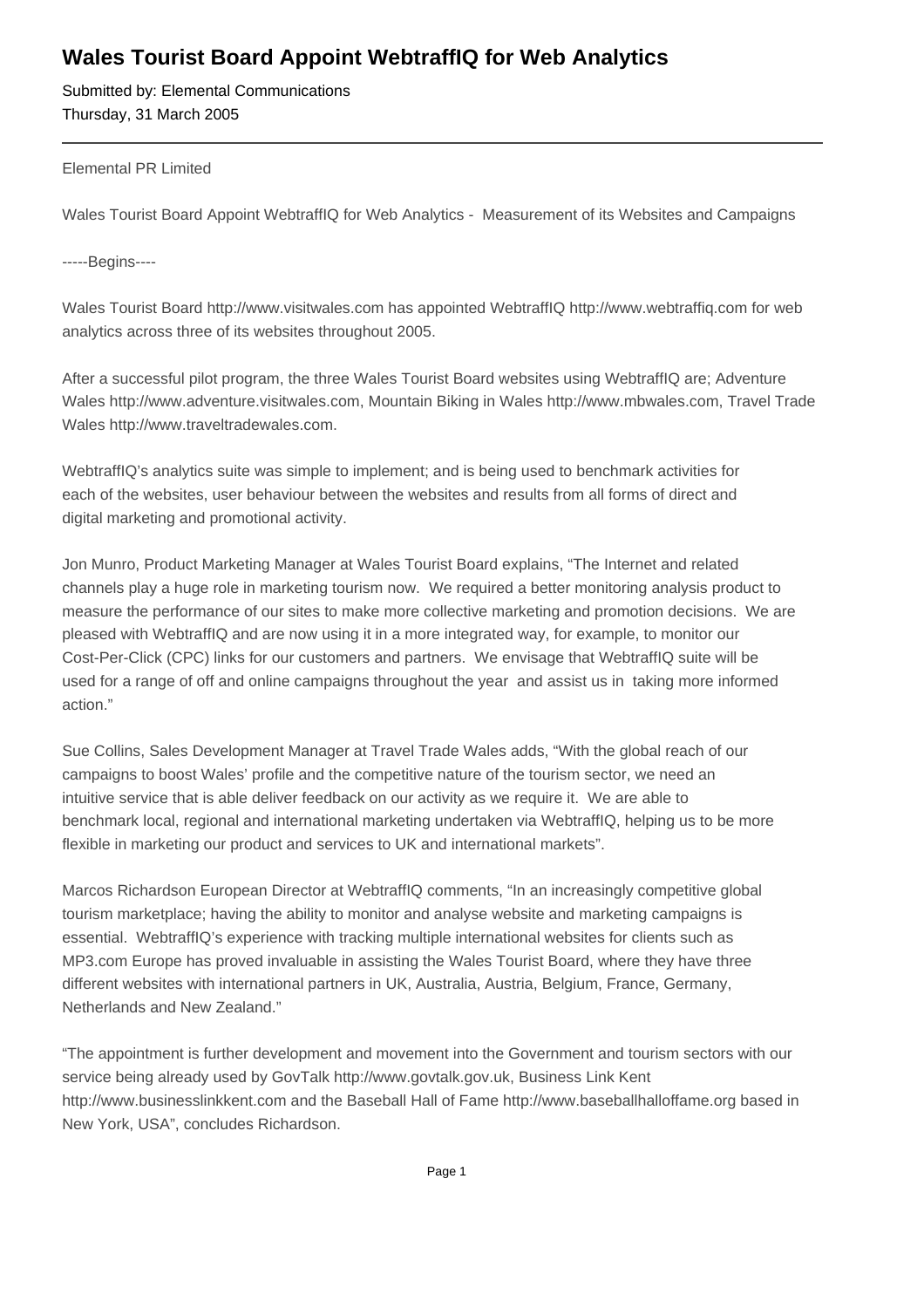----Ends---- ----Notes to editors----

This press release in available in PDF, plain text and Word formats. Photographs are available of the WebtraffIQ team.

The media spokespeople for WebtraffIQ are Marcos Richardson, European Director and Kevin Hutchinson, Chief Technical Officer (CTO).

About Wales Tourist Board http://www.visitwales.com

The Wales Tourist Board is an Assembly Sponsored Public Body, answerable to the Minister for Economic Development and Transport of the Welsh Assembly Government. The Board was set up under the Development of Tourism Act 1969. The role of the Wales Tourist Board is to support the tourism industry and to provide the appropriate strategic framework within which private enterprise can achieve sustainable growth and success, so improving the social and economic well being of Wales.

About WebtraffIQ: http://www.webtraffiq.com

WebtraffIQ is a real-time visitor tracking and reporting analysis product and service for business web sites and e-commerce enterprises. The system has undertaken a four-year research and development-testing period and is used by over 400 individual web sites.

WebtraffIQ provides a campaign tracking service which enables clients to see how various online and offline marketing techniques are working, in effect creating a rich picture of a web site's activities.

WebtraffIQ's clients include: Business Link (Kent), City & Guilds, Eyetracker, Mando Group, Perceptor, Reuters Business Insight, Royal Institution of Chartered Surveyors (RICS), The National Baseball Hall of Fame and Museum and Tiscali UK.

----Contact----

Elemental PR:

Tim Gibbon Director, Elemental PR Email: mediacentre@elementalpr.co.uk

Direct Telephone: +44 (0)870 745 9292, Mobile: +44 (0)7930 375663, Fax: +44 (0)870 745 9293, Website: http://www.elementalpr.co.uk

Address: Second Floor, 145 -157 St John Street, London, EC1V 4PY, England,